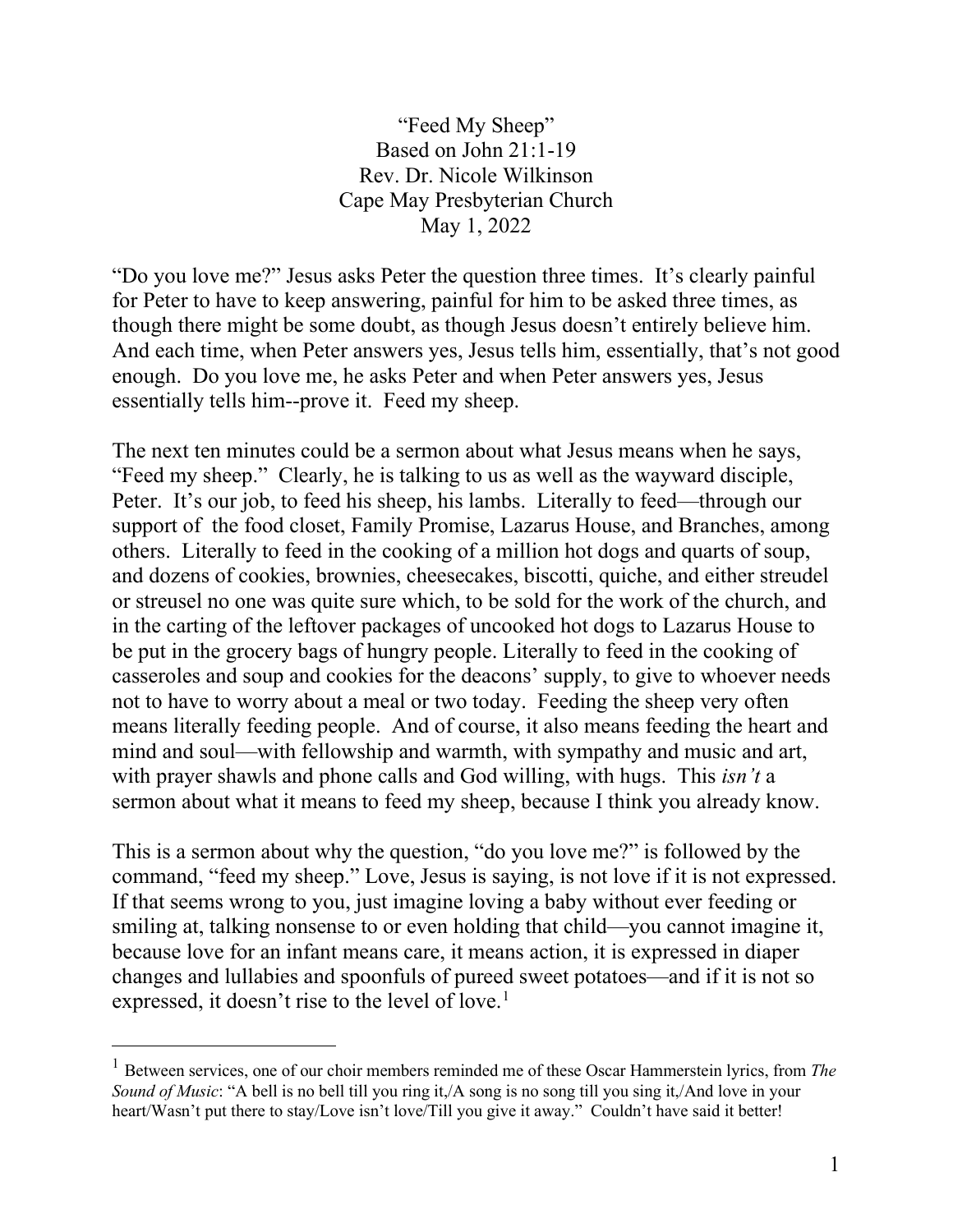Loving Jesus is like that too. As the apostle Paul reminds us, "love bears all things, believes all things, hopes all things, endures all things". Love of Jesus is known in what it does for the neighbor, the stranger, the grieving, the lost. In fact, love isn't only *known* in these things; it *happens* in these things. Love for Jesus is both a deep, spiritual focus and a lot of loving, compassionate, action.

I'm leading our intro to Presbyterianism this morning, so maybe that's why I want to be clear that I'm not talking about salvation through works. It might seem to go against our good Presbyterian grain, to have to prove our love to Jesus in deeds. Aren't we saved by God's grace alone? Absolutely! We are not earning anything in loving action. God gives forgiveness, mercy, and embrace *freely*, exactly as God wills and not according to any system of merits and demerits. What we're talking about it not how we get to be loved. It's about how we love in return.

Jesus asks Peter repeatedly, "do you love me?" To the point where we're told Peter is hurt to be asked. But as many Bible readers have noted, Peter also *denied* Jesus repeatedly. Three times, to be specific, the same number of times Jesus asks his piercing question, do you love me? And the same number of times Jesus tells Peter what he must do: feed my sheep.

Part of the reason, it seems, that Jesus asks Peter to prove his love, to do something, to feed his sheep, is because of what Peter has *failed* to in the past. In the past when Peter didn't entirely get it, when he genuinely wasn't ready or able to give up his life in order to save it. In the moments when Peter was busy denying Jesus he was very clearly choosing, rather, to save his own life, no matter the cost to his soul.

I'm not sure that Jesus is asking Peter to atone for his past sins. Though maybe that would not be such a bad thing, because it would mean that we are called to actively love more, because of the moments in our past when we have failed to love. It would mean that we are called to love more in proportion to our failures to love in the past. But again, we do not earn God's forgiveness; we don't have to. We are forgiven, when we ask to be forgiven. When we confess, when we see the ways in which we have denied who Jesus is, what Jesus calls us to do, when we articulate our own unloving actions, then God freely forgives. We don't do good to make up for having done wrong. But we also don't do good with a smug sense of what fabulously good people we are.